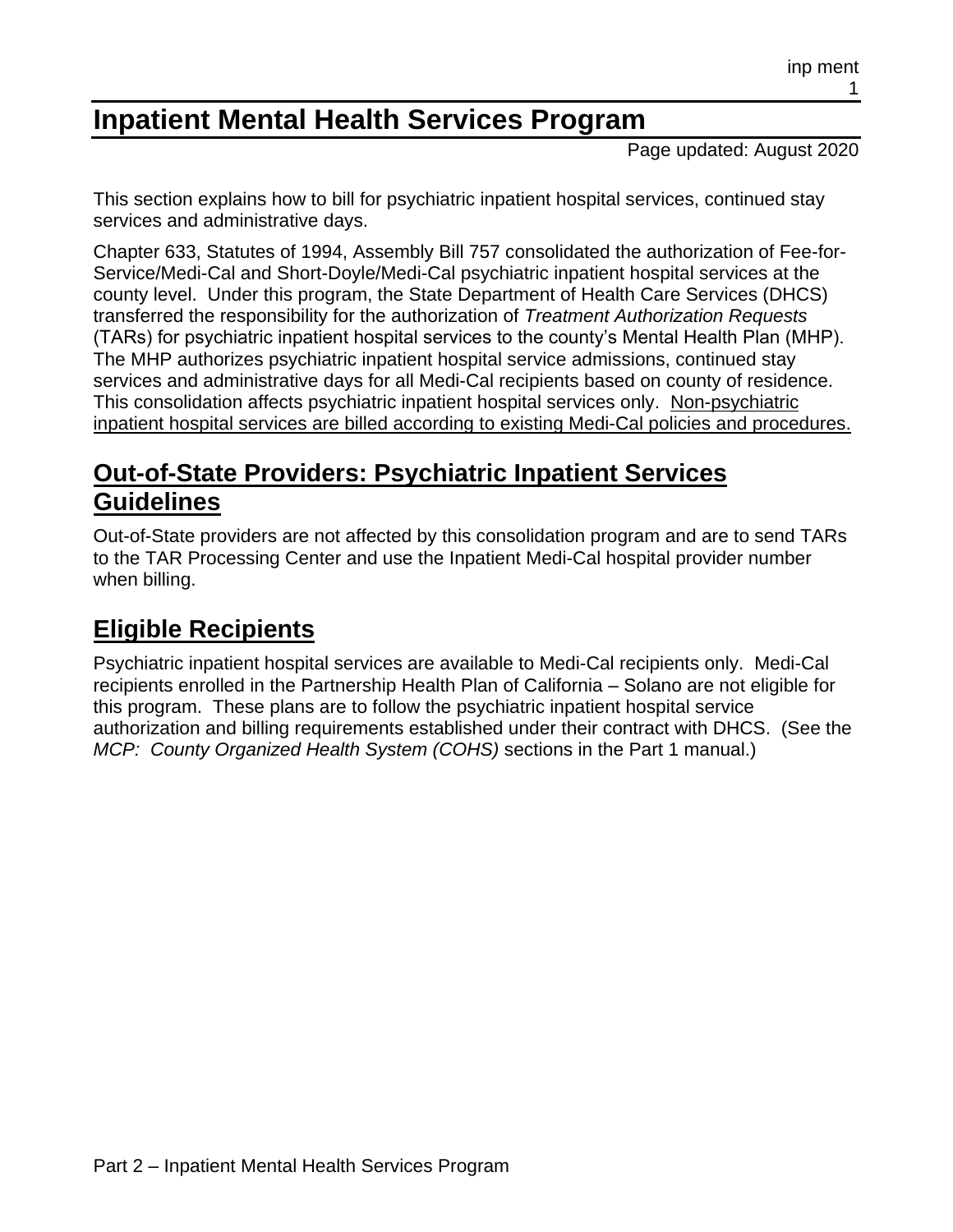## **Pregnancy-Related Services**

Refer to the *Pregnancy: Early Care and Diagnostic Services* section of this manual for additional information.

## **Authorization**

A *Treatment Authorization Request* form, *Request for Mental Health Stay in Hospital* (TAR Form 18-3), must be completed when requesting authorization for the following admissions:

- Planned admissions for medication treatment (for example, clozapine) or specialized treatments (for example, electro-convulsive therapy)
- Continued stay services for recipients requiring additional services beyond the planned admission period
- Emergency admissions. Emergency admissions are exempt from prior authorization. However, the hospital must notify the MHP in the recipient's county of residence within 24 hours of admission. If notification is not received within 24 hours, the MHP may deny the hospital stay. (See *California Code of Regulations* [CCR], Title 9, Section 1778.)

If the MHP consultant has previously authorized days for the recipient's admission, but considers continuation of stay not to be medically necessary, the MHP consultant will deny an extension of hospital stay.

#### **Ancillary and Physician Services**

Denial of any day of hospitalization will also result in denial or recoupment of payment (if previously made) for all physician or ancillary services rendered that day, including any emergency room, diagnostic and therapeutic or surgical and recovery services.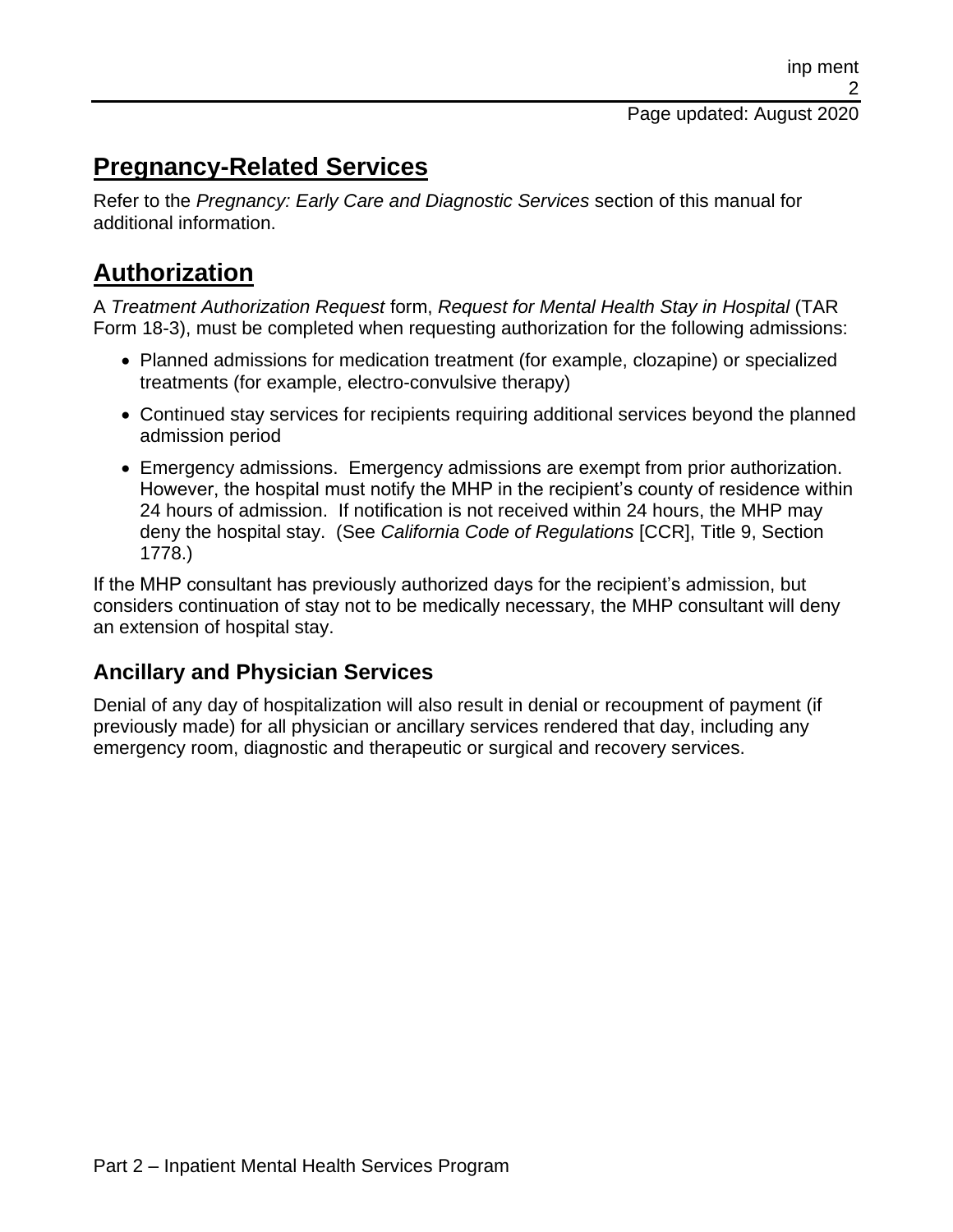# **TAR Submissions**

Providers are to mail or fax TAR Form 18-3 to the MHP in the recipient's county of residence for approval. The *Inpatient Mental Health Services Program: Plan-Authorization Directory* section of this manual contains a list of MHP mailing addresses, telephone and fax numbers.

**Note:** Psychiatric inpatient hospital service TARs sent to the TAR Processing Center will be returned to providers for transmittal to the appropriate MHP. No action is taken on these TARs, other than the placement of a date stamp on the TAR to indicate date of receipt.

# **Ordering TAR Form 18-3**

TAR Form 18-3 is supplied by Medi-Cal. Use the DHCS Fiscal Intermediary (FI) *Provider Forms Reorder Request* card to order this form. To order, enter "18-3 TAR Forms" next to the quantity ordered on the "18-1" line. Complete the rest of the request as described in the *Forms Reorder Request: Guidelines* section of the appropriate Part 2 manual.

# **TAR Update Transmittal Form 18-3**

Providers needing to update an 18-3 mental health TAR may do so using the *TAR Update Transmittal* (TUT) *Form 18-3*. Providers can access the latest version of the *TUT Form 18-3* on the Forms page of the Medi-Cal website.

Providers submitting a *TUT Form 18-3* need to reattach the original TAR they would like to update. Providers must send the *TUT Form 18-3* and the original TAR to the address listed on the *TUT Form 18-3*.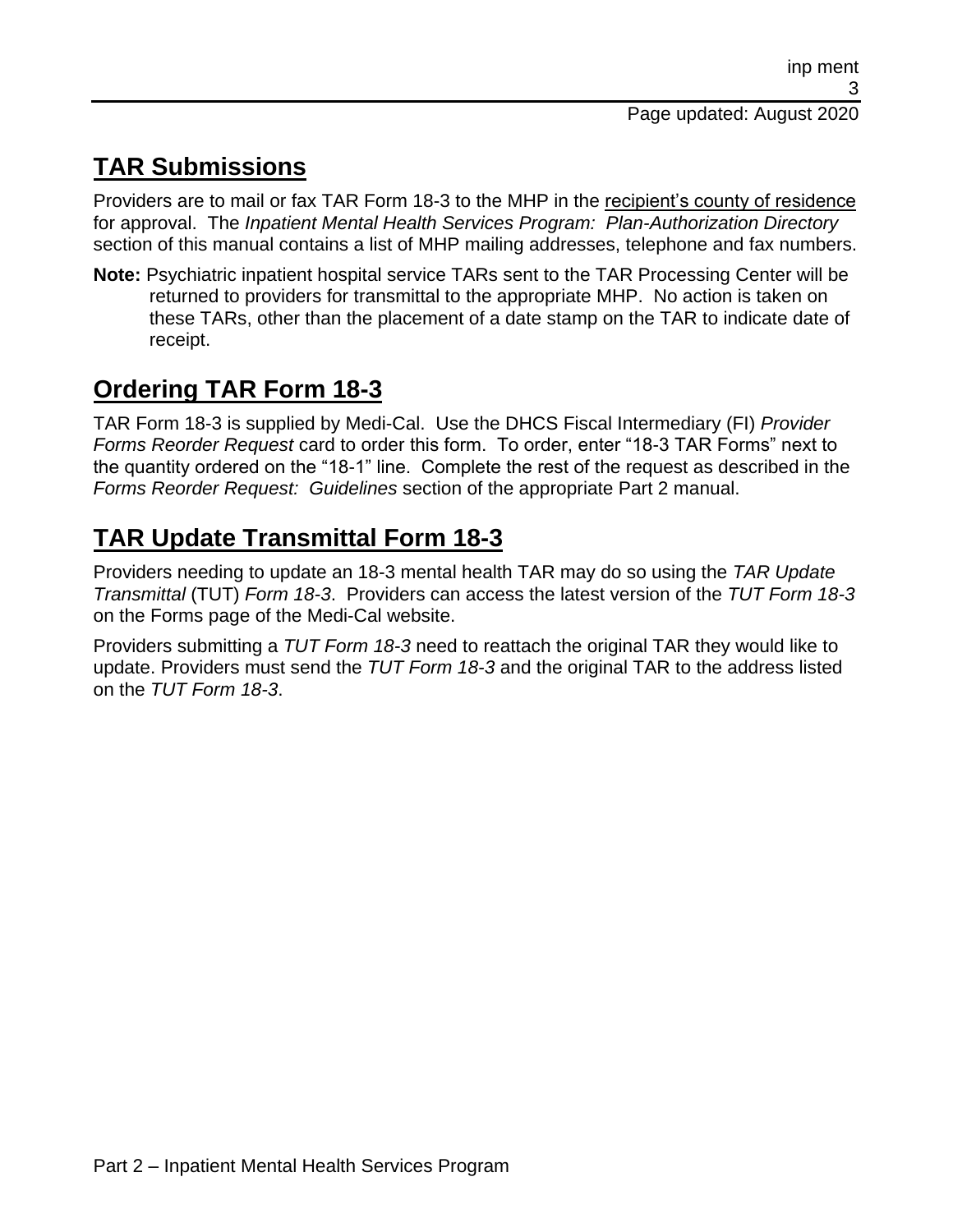#### Page updated: August 2020

| COUNTY USE ONLY<br>SERVICE<br>CATEGORY                                                                                                                                                            | 1. CLAIMS CONTROL NUMBER<br>COUNTY<br>DEPARTMENT OF<br>1<br>MENTAL HEALTH<br><b>SERVICES</b>                                                                                                                             | <b>TREATMENT AUTHORIZATION REQUEST</b><br>FOR MENTAL HEALTH STAY IN HOSPITAL<br><b>F.I. USE ONLY</b>                                                                                             | F.I. USE ONLY<br>3<br>5<br>5                                                                                                                                                                                        |
|---------------------------------------------------------------------------------------------------------------------------------------------------------------------------------------------------|--------------------------------------------------------------------------------------------------------------------------------------------------------------------------------------------------------------------------|--------------------------------------------------------------------------------------------------------------------------------------------------------------------------------------------------|---------------------------------------------------------------------------------------------------------------------------------------------------------------------------------------------------------------------|
|                                                                                                                                                                                                   |                                                                                                                                                                                                                          | <b>CONFIDENTIAL PATIENT INFORMATION</b>                                                                                                                                                          |                                                                                                                                                                                                                     |
| <b>HOSPITAL USE</b><br>ADMIT TAR NUMBER<br>(ORIGINAL AUTHORIZATION NUMBER)<br>6<br>PROVIDER NUMBER<br>10<br>PROVIDER NAME<br>PROVIDER STREET/MAILING ADDRESS<br>PROVIDER CITY, STATE AND ZIP CODE | EMER.<br>ADMIT DATE<br>AUTH EXP<br>ADMIT<br>9<br>7<br>8<br><b>IDER PHONE N</b><br><b>CONTROL</b><br>10B<br>10A<br>(10C                                                                                                   | <b>T</b> MEDI-CAL ID NO<br>(11<br>PATIENT NAME<br>14B<br>NUMBER<br><b>TYPE</b><br>值<br>17<br>19<br>20<br>$\overline{\text{max}}$ <sub>D</sub><br>RF (<br>ADMITTING DIAGNOSIS DESCRIPTION<br>(21/ | 12<br>12<br>14<br>16<br>DISCHARGE DATE<br>ADMITTING<br>ICD9-CM<br>20<br>21                                                                                                                                          |
| CURRENT DIAGNOSIS                                                                                                                                                                                 | FOR PHYSICIAN- PLEASE PROVIDE SUFFICIENT ESSENTIAL DETAIL TO PERMIT A REASONABLE EVALUATION OF THE LENGTH AND LEVEL OF CARE REQUESTED.<br>22                                                                             | 22<br>NAME AND ADDRESS<br>CURRENT ICD9-CM                                                                                                                                                        | PATIENT'S AUTHORIZED REPRESENTATIVE (IF ANY) ENTER                                                                                                                                                                  |
| (22C                                                                                                                                                                                              | WHAT PLANNED PROCEDURES WILL REQUIRE THIS HOSPITALIZATION, INCLUDE DATES WHEN POSSIBLE.                                                                                                                                  |                                                                                                                                                                                                  |                                                                                                                                                                                                                     |
|                                                                                                                                                                                                   | HOSPITAL: TO THE BEST OF MY KNOWLEDGE THE ABOVE INFORMATION IS TRUE, ACCURATE AND COMPLETE<br>AND THE REQUESTED SERVICES ARE MEDICALLY INDICATED AND NECESSARY TO THE HEALTH OF THE PATIENT.<br>(22D)                    | YPE OR PRINT NAME OF RESPONSIBLE<br>PHYSICIAN                                                                                                                                                    | SIGNATURE OF RESPONSIBLE PHYSICIAN<br>DATE<br>(22E                                                                                                                                                                  |
|                                                                                                                                                                                                   | DATE<br>COUNTY MEDI-CAL CONSULTANT-VALIDATING INFORMATION AND EXPLANATION                                                                                                                                                |                                                                                                                                                                                                  | FOR COUNTY USE ONLY<br>24 FROM                                                                                                                                                                                      |
| SIGNATURE OF PROVIDER<br>22F                                                                                                                                                                      |                                                                                                                                                                                                                          | 23<br>DENIED<br>28<br>DEFERRED<br>29<br>25                                                                                                                                                       | ROVED<br>IAS<br>QUESTED<br>26 THRU<br>APPROVED<br><b>LAS</b> AS<br>ᆸ<br>ـا اـــا<br>┙┕┙<br>∟∟                                                                                                                       |
| CHART<br>REVIEWS                                                                                                                                                                                  |                                                                                                                                                                                                                          | 27<br>DAYS OF THIS<br>HOSPITALIZATION<br>ARE DENIED<br><u>(SEE</u> C <u>OMME</u> NTS)<br>30<br>31<br>32<br>36<br>33<br>37<br>34<br>38<br>424<br>35                                               | SUB<br>ADMIN<br>VENT<br>SUB<br>ADMIN<br>N-VENT<br>ACUTE<br>ADMIN.<br>ACUTE<br><b>JACKSON VS RANK</b><br>PARAGRAPH CODE<br>DATES<br>39<br>OF<br>DAYS<br>DENIED<br>RETROACTIVE AUTHORIZATION<br>GRANTED IN ACCORDANCE |
| (42A<br> BY                                                                                                                                                                                       | REVIEW<br>COMMENTS<br>INDICATOR<br>ID.NO.<br>COUNTY MEDI-CAL CONSULTANT<br>43<br>NOTE: AUTHORIZATION DOES NOT GUARANTEE PAYMENT. PAYMENT IS SUBJECT TO PATIENT'S ELIGIBILITY. BE SURE THE IDENTIFICATION CARD IS CURRENT | DATE<br>8<br>44                                                                                                                                                                                  | WITH SECTION 51003 (B)<br><b>TAR CONTROL NUMBER</b><br>5<br>9<br>030108<br>44 A                                                                                                                                     |

**Figure 1**. Sample Request for Mental Health Stay in Hospital (Form 18-3)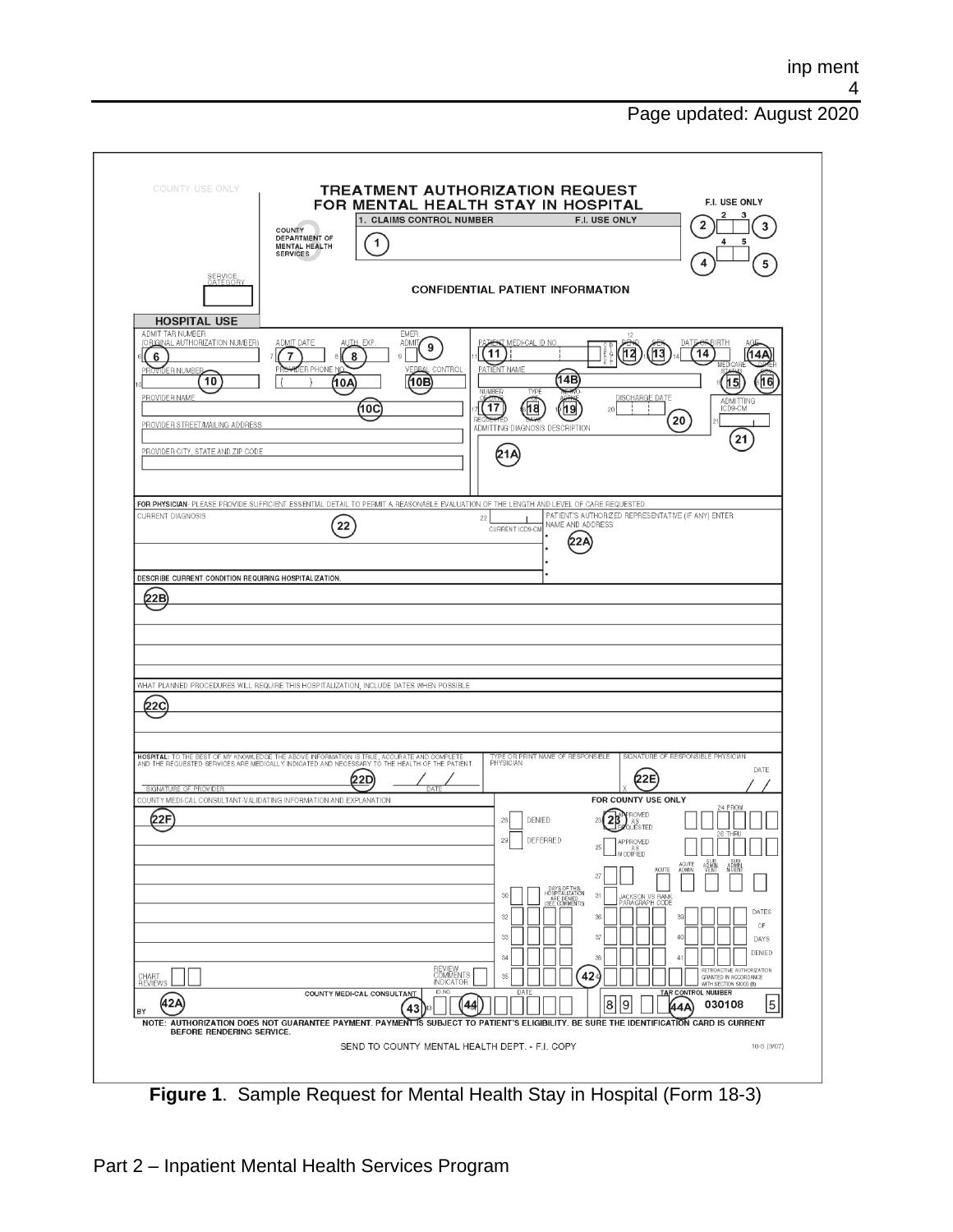## **Explanation of Form Items: Form 18-3**

The following item numbers correspond to a circled number on *the Request for Mental Health Stay in Hospital* (18-3) (Figure 1).

| <b>Item</b> | <b>Description</b>                                                                                                                                                                                                                                                                                                                                                                                                                                                                   |
|-------------|--------------------------------------------------------------------------------------------------------------------------------------------------------------------------------------------------------------------------------------------------------------------------------------------------------------------------------------------------------------------------------------------------------------------------------------------------------------------------------------|
| 1.          | Claim Control Number. Leave blank. For FI use only.                                                                                                                                                                                                                                                                                                                                                                                                                                  |
| 2. thru 5.  | F.I. use only. Leave blank.                                                                                                                                                                                                                                                                                                                                                                                                                                                          |
| 6.          | Admit TAR Number (Original authorization number). Leave blank.                                                                                                                                                                                                                                                                                                                                                                                                                       |
|             | For emergency admits, refer to Item 9.                                                                                                                                                                                                                                                                                                                                                                                                                                               |
| 7.          | <b>Admit date.</b> Enter the date of admission.                                                                                                                                                                                                                                                                                                                                                                                                                                      |
| 8.          | Authorization expires. Enter the date the current TAR expires.                                                                                                                                                                                                                                                                                                                                                                                                                       |
| 9.          | <b>Emer. Admit.</b> Enter an "X" if the patient was admitted to the hospital.<br>Providers requesting an approval of admission, transfer or extension of hospital<br>stay on the 18-3 form must complete the following fields accurately:<br>• The Patient Medi-Cal ID No. (Box 11) should be copied from the<br>recipient's Benefits Identification Card (BIC) or the paper Medi-Cal ID<br>card. This is a 14-character number. Enter the county code and aid<br>code above Box 11. |
|             | • The Provider Number (Box 10) should be the NPI.                                                                                                                                                                                                                                                                                                                                                                                                                                    |
|             | • The Number of Days Requested (Box 17) is the total number of days<br>requested on this extension.                                                                                                                                                                                                                                                                                                                                                                                  |
|             | • Admitting ICD-9-CM (Box 21) and Current ICD-9-CM (Box 22) should be<br>completed using the International Classification of Diseases, 10th<br>Revision, Clinical Modification.                                                                                                                                                                                                                                                                                                      |
|             | <b>Note:</b> The field names will not be updated on the TAR Form 18-3.                                                                                                                                                                                                                                                                                                                                                                                                               |

#### [‹‹](#page-12-0)**Form 18-3 Form Items**[››](#page-12-1)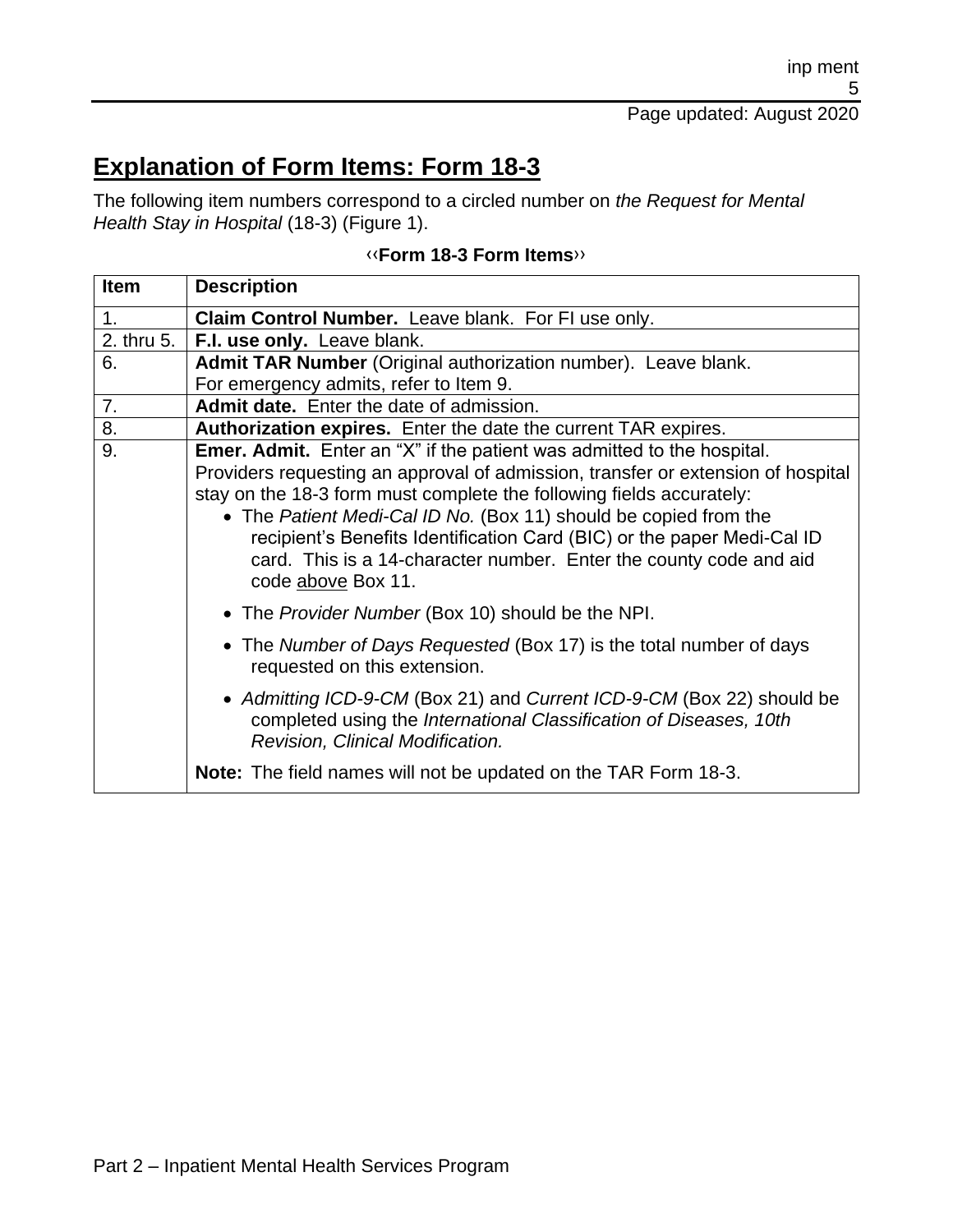#### Page updated: August 2020

| «Form 18-3 Form Items (continued)» |  |
|------------------------------------|--|
|------------------------------------|--|

| 10. | Provider Number. Enter the NPI.                                                                                                                |
|-----|------------------------------------------------------------------------------------------------------------------------------------------------|
| 10A | Provider Phone Number. Enter the provider's telephone number; include area                                                                     |
|     | code.                                                                                                                                          |
| 10B | Verbal Control. If a verbal request for a TAR was made, enter the number                                                                       |
|     | provided by the MHP consultant.                                                                                                                |
|     | Note: A written TAR indicating this number must be submitted to the MHP point of                                                               |
|     | authorization. The Verbal Control Number is not the authorized TAR Control                                                                     |
|     | Number and cannot be used for billing.                                                                                                         |
| 10C | Provider Name and Address. Enter the name of the hospital, street address, city,                                                               |
|     | state and nine-digit ZIP code.                                                                                                                 |
| 11. | Patient Medi-Cal ID Number. and Check Digit. When entering the recipient                                                                       |
|     | identification number from the Benefits Identification Card (BIC), begin in the                                                                |
|     | farthest left position of the field. The county code and aid code must be entered                                                              |
|     | just above the recipient Medi-Cal ID No. box. Please do not enter any characters                                                               |
|     | (dashes, hyphens, special characters, etc.) in the remaining blank positions of the                                                            |
|     | Medi-Cal ID field or in the Check Digit box.                                                                                                   |
| 12. | <b>Pend.</b> Enter a "P" if the patient's Medi-Cal eligibility is not yet established and the                                                  |
|     | Medi-Cal number is not known. Otherwise, leave blank.                                                                                          |
| 13. | Sex. Enter the patient's sex:                                                                                                                  |
|     | "F" for female                                                                                                                                 |
|     | "M" for male                                                                                                                                   |
| 14. | Date of Birth. Enter the patient's date of birth (month, day, year).                                                                           |
| 14A | Age. Enter the age of the patient.                                                                                                             |
| 14B | Patient Name. Enter the patient's last name, first name, and middle initial.                                                                   |
| 15. | Medicare Status. If Medicare is not billed, enter the appropriate Medicare status                                                              |
|     | code number. See the UB-04 Completion: Inpatient Services section in this                                                                      |
|     | manual for a listing of Medicare Status Codes.                                                                                                 |
|     | Note: If the Medi-Cal eligibility verification system indicates the recipient has                                                              |
|     | Medicare coverage, and Medicare is not billed, the Medicare status code<br>must be other than "under age 65, does not have Medicare coverage." |
|     |                                                                                                                                                |
|     | MHPs do not process TARs for recipients who have Medicare Part A coverage                                                                      |
|     | unless their benefits have been exhausted.                                                                                                     |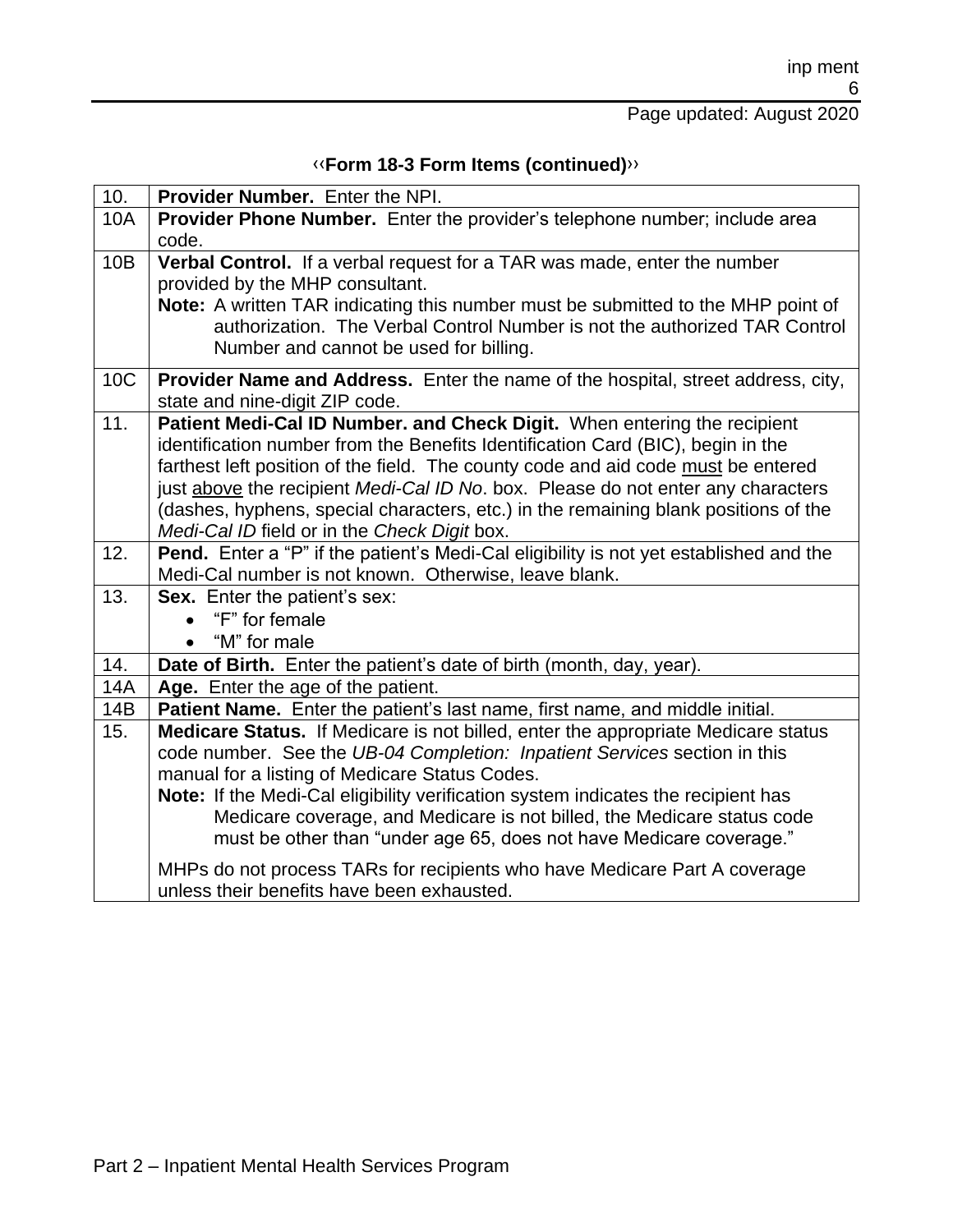# [‹‹](#page-12-0)**Form 18-3 Form Items (continued)**[››](#page-12-1)

| <b>Item</b> | <b>Description</b>                                                                                                                                                                                                                        |
|-------------|-------------------------------------------------------------------------------------------------------------------------------------------------------------------------------------------------------------------------------------------|
| 16.         | Other Coverage. Enter an "X" if the recipient has other insurance or Other<br>Health Coverage (OHC).                                                                                                                                      |
|             | OHC includes insurance carriers as well as Health Maintenance Organizations<br>(HMOs) which provide all or most of the recipient's health care needs.                                                                                     |
|             | Note, however, that providers should refer recipients with HMO coverage to their<br>HMOs for treatment, except for emergencies. Refer to the Other Health<br>Coverage (OHC) Guidelines for Billing section of the Part 1 manual.          |
|             | In all cases, when recipients have OHC, providers must bill the insurance carrier<br>or HMO prior to billing Medi-Cal. This also applies to recipients with Medicare<br>coverage.                                                         |
|             | Claims for recipients with OHC will be denied unless proof of "Other Coverage"<br>denial" in the form of a denial letter from the carrier or HMO is submitted with the<br>Medi-Cal claim. Denial letters must include:                    |
|             | HMO name and address, statement of denial because of non-covered<br>service(s)                                                                                                                                                            |
|             | *Recipient's name<br>$\bullet$                                                                                                                                                                                                            |
|             | - Code number for recipient's health plan                                                                                                                                                                                                 |
|             | - Date(s) the service is/was not covered                                                                                                                                                                                                  |
|             | - Procedure (service rendered)                                                                                                                                                                                                            |
|             | - Signature of authorized HMO representative                                                                                                                                                                                              |
|             | Refer to the Eligibility: Recipient Identification section in the Part 1 manual, for<br>eligibility verification procedures. For OHC coding information, refer to the<br>Eligibility: Services Restrictions section in the Part 1 manual. |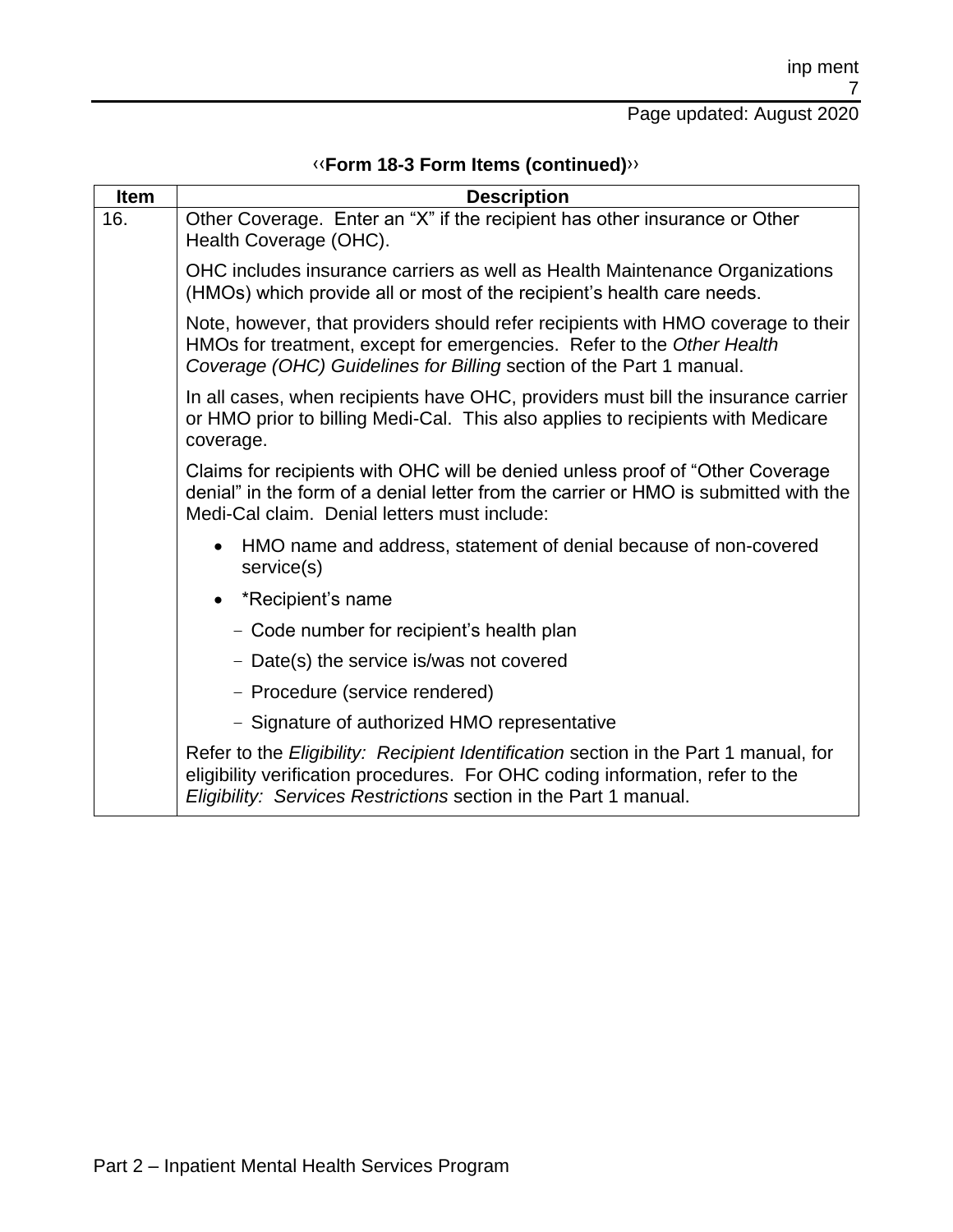#### Page updated: August 2020

| 17.  | <b>Number of Days</b> Enter the number of days requested on this TAR, for<br>example, 3.                                                                                                                                                                                                |
|------|-----------------------------------------------------------------------------------------------------------------------------------------------------------------------------------------------------------------------------------------------------------------------------------------|
|      |                                                                                                                                                                                                                                                                                         |
| 18.  | Type of Days. Enter the code indicating type of days requested:<br>$\bullet$ 0: Acute                                                                                                                                                                                                   |
|      | • 2: Administrative                                                                                                                                                                                                                                                                     |
| 19.  | <b>Retroactive.</b> Enter a capital "X" if this request is retroactive.                                                                                                                                                                                                                 |
| 20.  | Discharge Date. Enter the date the patient was discharged from the facility.                                                                                                                                                                                                            |
| 21.  | Admitting ICD-9-CM. Enter the numeric code for the admitting diagnosis using<br>the ICD-10-CM code book.                                                                                                                                                                                |
|      | Note: The field names will not be updated on the TAR Form 18-3.                                                                                                                                                                                                                         |
| 21A. | <b>Admitting Diagnosis Description and ICD-9-CM Diagnosis Code.</b> Always<br>enter the English description of the diagnosis from the ICD-10-CM code book.                                                                                                                              |
|      | Note: The field names will not be updated on the TAR Form 18-3.                                                                                                                                                                                                                         |
| 22.  | <b>Current Diagnosis.</b> Current diagnosis and medical justification – provide<br>sufficient medical justification for the MHP consultant to determine whether the<br>service is medically justified. If necessary, attach additional information.                                     |
|      | Enter the current ICD-10-CM code in Box 22.                                                                                                                                                                                                                                             |
| 22A. | Patient's Authorized Representative. Enter the name and address<br>(if known) of the patient's authorized representative, representative payee,<br>conservator over the person, legal representative, or other representative<br>handling the recipient's medical and personal affairs. |
| 22B. | <b>Describe Current Condition Requiring Hospitalization.</b> Enter sufficient<br>information for the MHP consultant to determine if the services are medically<br>necessary.                                                                                                            |
| 22C. | What Planned Procedures Will Require This Hospitalization, Include Dates<br>When Possible. Enter the recipient's plan of care and dates when services will<br>be performed.                                                                                                             |

#### [‹‹](#page-12-0)**Form 18-3 Form Items (continued)**[››](#page-12-1)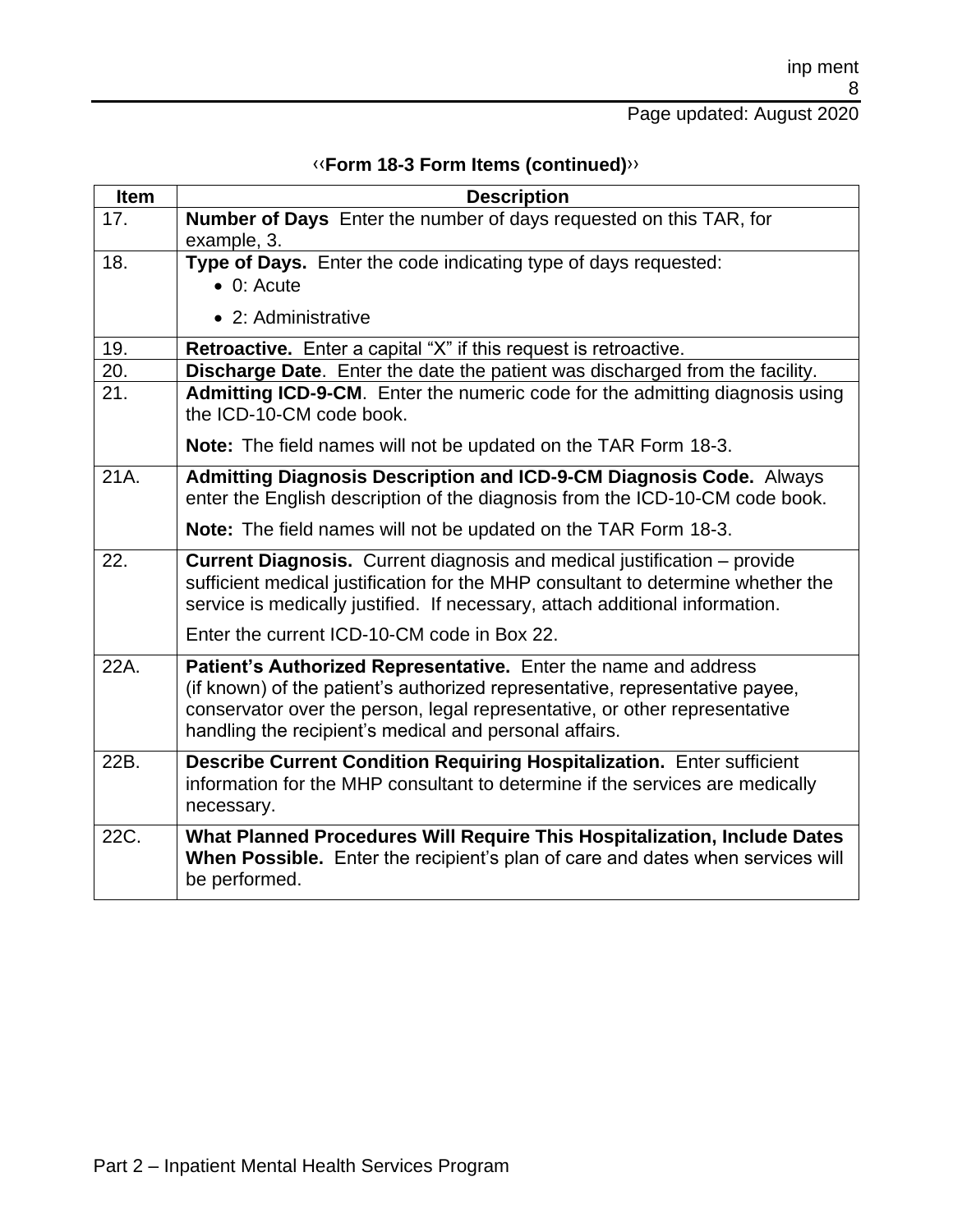| <b>Item</b>  | <b>Description</b>                                                                                                                                                                                                                                                                                                             |
|--------------|--------------------------------------------------------------------------------------------------------------------------------------------------------------------------------------------------------------------------------------------------------------------------------------------------------------------------------|
| 22D.         | Hospital. Must be signed and dated by a representative of the hospital.                                                                                                                                                                                                                                                        |
| 22E.         | Signature of Responsible Physician. Must be signed and dated by the<br>admitting physician or other licensed personnel with admitting privileges.<br>The provider assumes full legal responsibility to Department of Mental<br>Health for the information provided by the representative. Original<br>signatures are required. |
| 22F.         | <b>County Medi-Cal Consultant</b> – Validating Information and Explanation.<br>Leave blank; for MHP use.                                                                                                                                                                                                                       |
| 23. thru 42. | <b>For County Use Only.</b> Leave blank; for MHP use. (This section will<br>contain the decision of the MHP consultant.)                                                                                                                                                                                                       |
| 42A.         | <b>County Medi-Cal Consultant.</b> Leave blank. Signature block for MHP<br>use.                                                                                                                                                                                                                                                |
| 43. thru 44. | <b>ID. No./Date.</b> MHP consultant completes.                                                                                                                                                                                                                                                                                 |
| 44A.         | <b>TAR Control Number.</b> This number is imprinted on the form and will<br>have the prefix "89" or "92." The two-digit county code is added after the<br>prefix "89" or "92" by the MHP consultant.                                                                                                                           |

#### [‹‹](#page-12-0)**Form 18-3 Form Items (continued)**[››](#page-12-1)

### **Medical and Psychiatric Services: TAR Submission**

For recipients requiring both medical and psychiatric services,providers must determine which service is more urgent to prevent death, serious bodily impairment and/or relieve severe pain, and submit the TAR to either the TAR Processing Center or the MHP.

- If the recipient needs medical or surgical intervention first, providers should submit a TAR Form 50-1 to the TAR Processing Center.
- If the recipient needs acute psychiatric intervention for protection of life, the provider, if authorized to render psychiatric inpatient hospital services, should submit a TAR Form 18-3 to the MHP in the recipient's county of residence. Otherwise, if the provider is not authorized to render psychiatric inpatient hospital services, the recipient should be referred to the appropriate facility licensed to render such services.
- **Note:** Non-psychiatric inpatient services are authorized by the Medi-Cal field office following current TAR form policies and procedures. Out-of-State providers are to use the TAR (50-1) and submit TARs to the TAR Processing Center.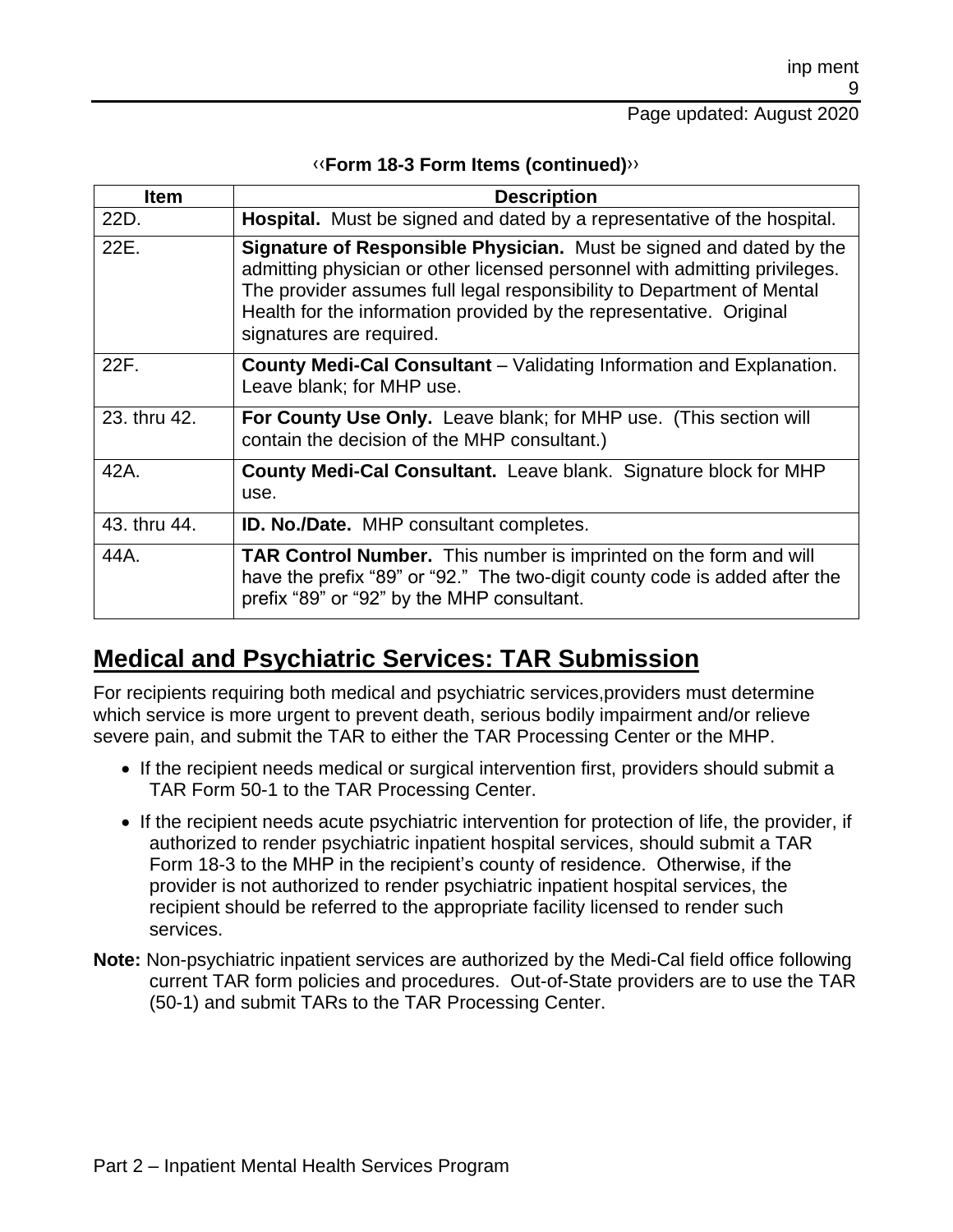## **Billing Procedures**

Psychiatric inpatient hospital services are billed on the *UB-04* claim. When completing the claim, providers must enter the NPI in the *NPI field* (Box 56) and the MHP TAR number in the *Treatment Authorization Codes* field (Box 63).

#### **Submitting Claims**

All claims are submitted to the FI for processing.

### **Revenue Codes**

The following revenue codes are used to bill for psychiatric inpatient hospital services:

| Code | <b>Description</b>                                        |
|------|-----------------------------------------------------------|
| 114  | Room and board, private, psychiatric                      |
| 124  | Room and board, semi-private, 2-bed, psychiatric          |
| 134  | Room and board, semi-private 3- or 4-bed, psychiatric     |
| 154  | Room and board, ward (medical or general), psychiatric    |
| 169  | Room and board, other (use to bill administrative day[s]) |
| 204  | Intensive care, psychiatric                               |

Hospitals with a separately negotiated rate for services to children and adolescents will receive that rate when revenue codes 114, 124, 134 or 154 are billed for a recipient who is 18 years of age or younger or who is under the specific age negotiated between the mental health plan and the hospital.

### **Ancillary Charges**

Claims must also show the ancillary charges as part of the total charges billed, even though the reimbursement is an all-inclusive rate for bed and ancillary charges.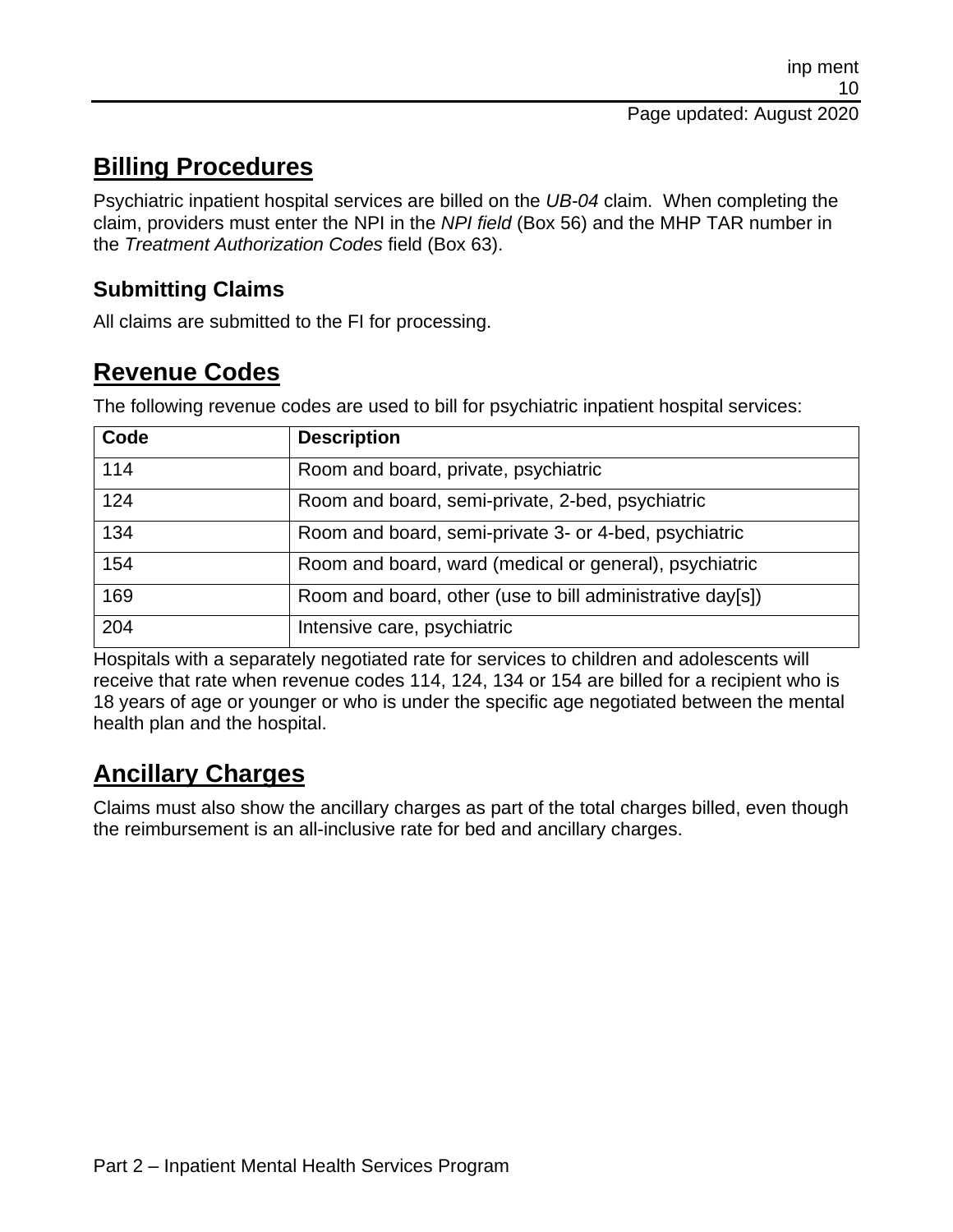#### **Institutions for Mental Disease (IMD)**

Medi-Cal should not be billed for medical ancillary services (such as laboratory, X-ray or other medical services) performed off-site for persons residing in IMDs as inpatients when they receive services in an acute care hospital for a medical condition. Health care providers who perform medical ancillary services must directly bill the county of responsibility as identified on the Medi-Cal Eligibility Data System (MEDS).

#### **Reimbursement Rates**

Medi-Cal reimbursement is based on per diem rates and is not subject to retrospective cost settlement. The per diem rate for those hospitals that render a high volume of Medi-Cal services is negotiated by the county where the hospital is located. The per diem rate for hospitals that do not have a contract with a county is established by the Department of Mental Health using a weighted average of negotiated rates within a geographic region.

#### **Professional Services Billed Separately**

All rates for the preceding revenue codes include bed and ancillary charges only. Professional services, such as psychiatry and psychology, must be separately billed.

#### **Disproportionate Share Hospitals**

Disproportionate share hospitals are automatically paid at their regular payment rates for all disproportionate share-eligible days.

#### **Reimbursement Restrictions**

Reimbursement will be denied for inpatient hospital services rendered to the following recipients:

- Patients 22 to 64 years of age who reside in private psychiatric hospitals that are Institutions for Mental Diseases (IMDs)
- Patients 22 to 64 years of age who reside in state mental health hospitals when they are temporarily released to an acute care hospital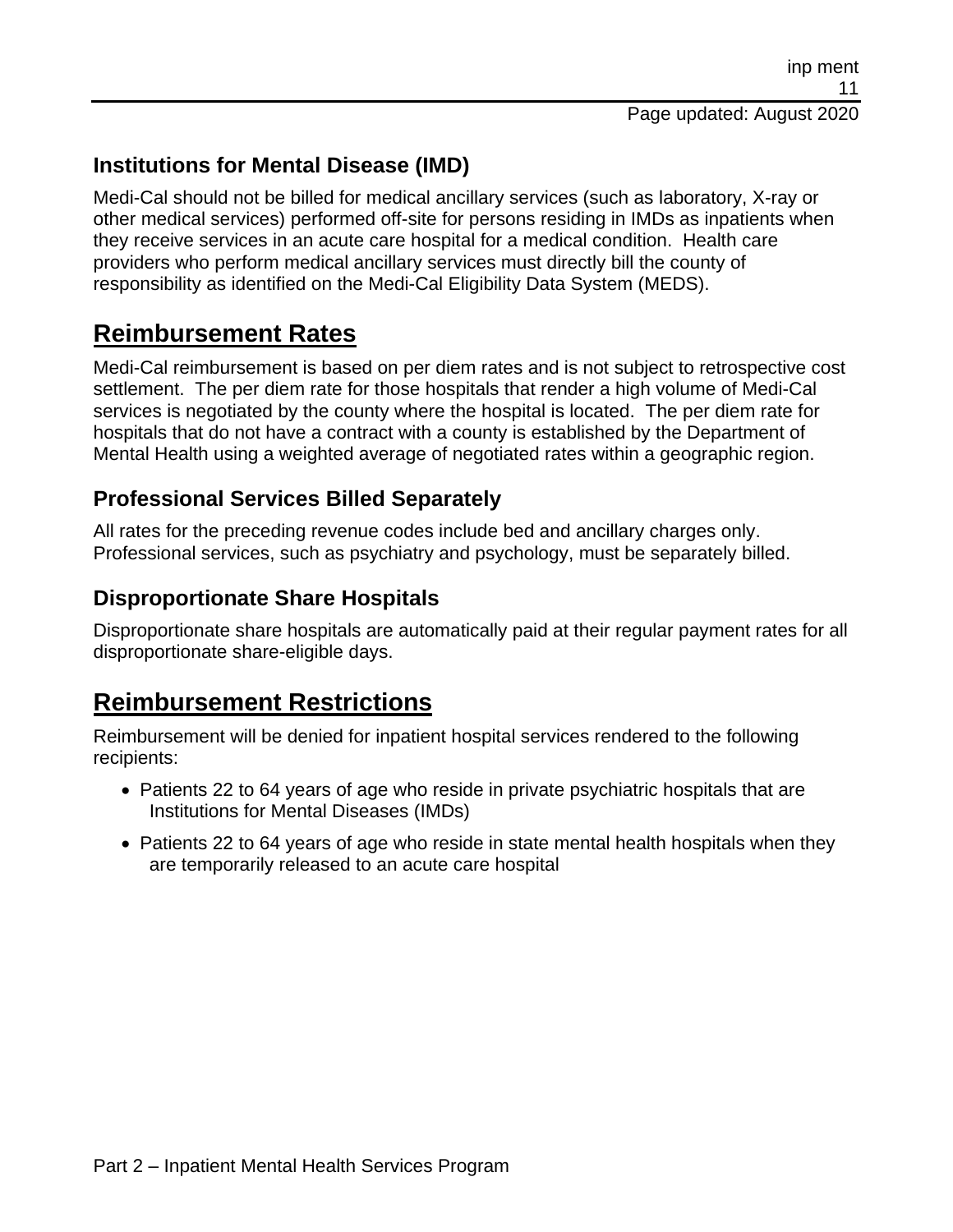# **Administrative Days**

Revenue code 169, currently used to bill for acute administrative days,is also used to bill for psychiatric acute administrative days. Except for reimbursement rate and authorization, all Medi-Cal policies and procedures for billing acute administrative days apply to psychiatric acute administrative days.

Psychiatric acute administrative days billed with the mental health provider number "HSM" prefix are reimbursed at an all-inclusive rate not to exceed 125 percent of the current administrative day rate. This rate includes bed and ancillary charges.

#### **Completing the Claim**

Psychiatric acute administrative days are subject to authorization by the appropriate MHP field office. Allowable ancillary charges must be shown as part of the total charges billed although not paid separately. Claims submitted with both psychiatric administrative days and any other revenue codes will be denied.

#### **Non-Psychiatric Administrative Days**

Non-psychiatric administrative day claims are reimbursed based on the rates currently on file.

### **Crossover Inpatient Services: Deductibles and Coinsurance**

There is no change in billing psychiatric inpatient crossover claims for coinsurance and deductibles. Providers should continue to use their non-HSM inpatient provider number for these claims. These claims will be cut back to zero with RAD code 469 (payment was reduced to zero because Medi-Cal's maximum reimbursement equals Medicare's payment on this claim).

### **TAR Appeals and Fair Hearing Requests**

The MHP is responsible for first level TAR appeals. The Department of Mental Health processes second level TAR appeals. There is no change for fair hearings.

## **Claim Inquiries and Appeals**

All psychiatric inpatient hospital service claim inquiries and appeals are processed through the FI regardless of date of service.